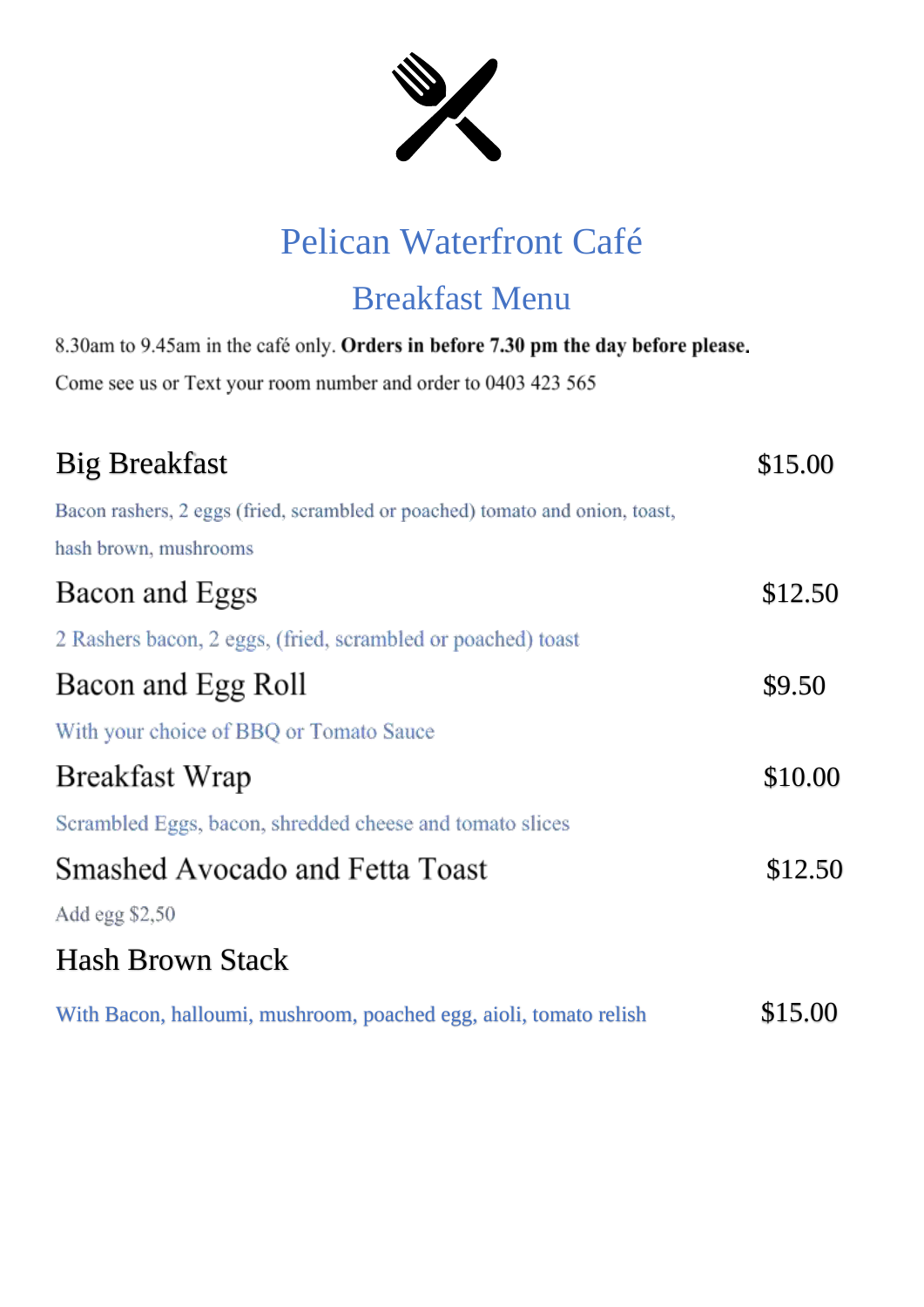| ⋓ | 11 |
|---|----|
|   |    |

# Pelican Waterfront Café Lunch Menu

Thursday to Sunday  $-12$ pm to 2 pm in the Cafe.

| Chicken or Ham & salad wrap               | \$12.00 |
|-------------------------------------------|---------|
| Fish of the Day $&$ chips                 | \$16.00 |
| Chicken Schnitzel - chips and salad       | \$18.00 |
| Salad of the Day                          | \$15.00 |
| Bowl of chips                             | \$5.00  |
| Side Salad                                | \$5.00  |
| Halloumi Fries, coated with paprika flour | \$9.50  |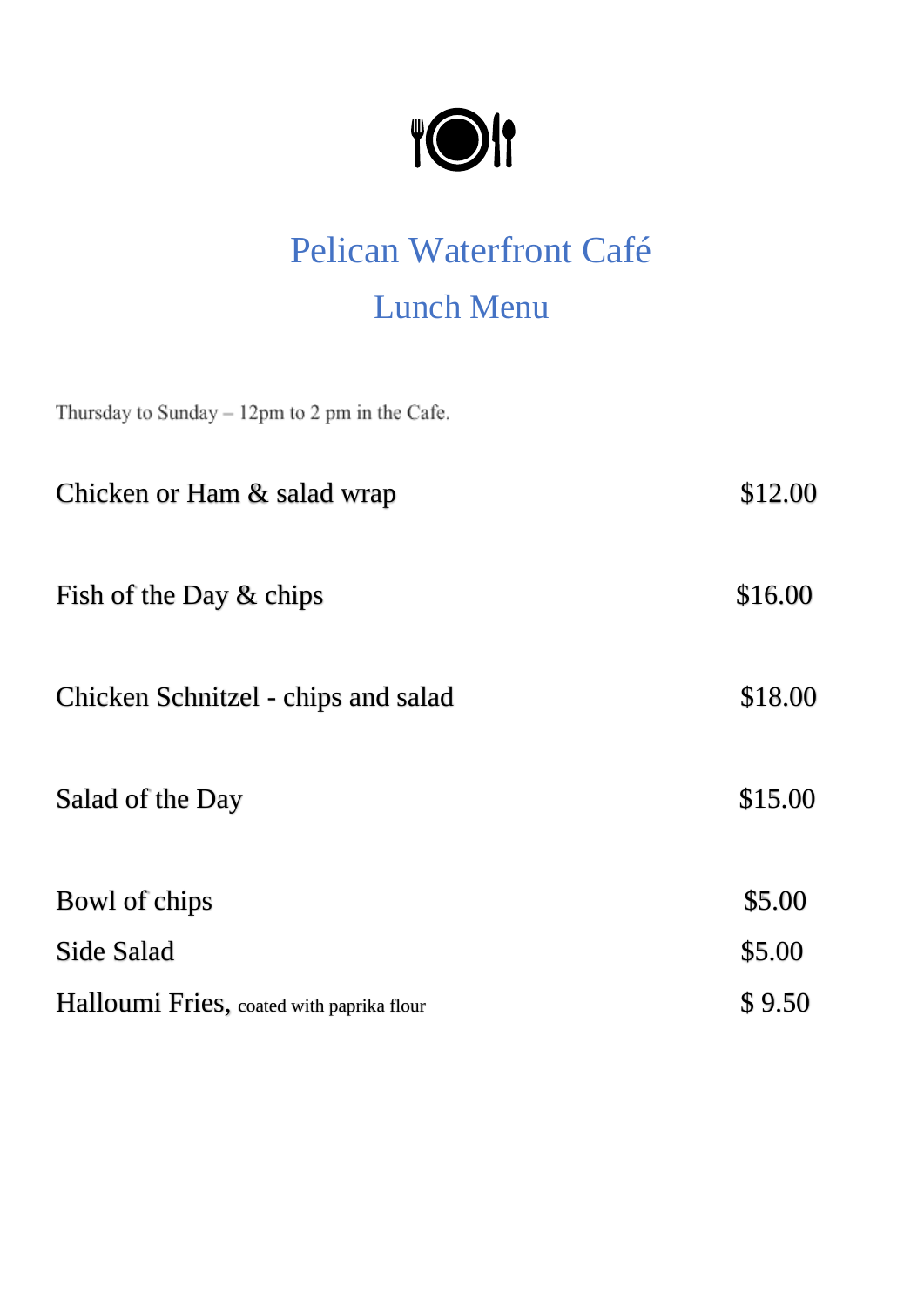

### Pelican Waterfront Café

#### Dinner Menu

Thursday - Sunday 6.00pm to 8.00pm in the café only. Orders in by 4.30 pm please. Come and see us or Text your room number and order to 0403 423 565 Please Note: Saturday Night is Pizza night only

| Garlic bread                                               | \$<br>4.00 |
|------------------------------------------------------------|------------|
| Salad of the Day                                           | \$15.00    |
| Homemade rissoles with mash and veggies, served with gravy | \$18.00    |
| Sausages and mash with brown onion gravy                   | \$16.00    |
| Crumbed Coorong Mullet w/ chips & salad                    | \$18.00    |
| Battered Flathead w/ chips & Salad                         | \$16.00    |
| Spaghetti Bolognese                                        | \$18.00    |
| Crumbed chicken schnitzel – served with chips $\&$ salad   | \$18.00    |
| (served with a wedge of lemon or gravy)                    |            |
| Greek Style Chicken Kababs served with Feta Whip and rice  | \$18.00    |
| Curry of the day with rice                                 | \$18.00    |
| Roast of the Day (Sundays only)                            | \$20.00    |
|                                                            |            |
| Side salad                                                 | \$5.00     |
| Side of chips                                              | \$5.00     |